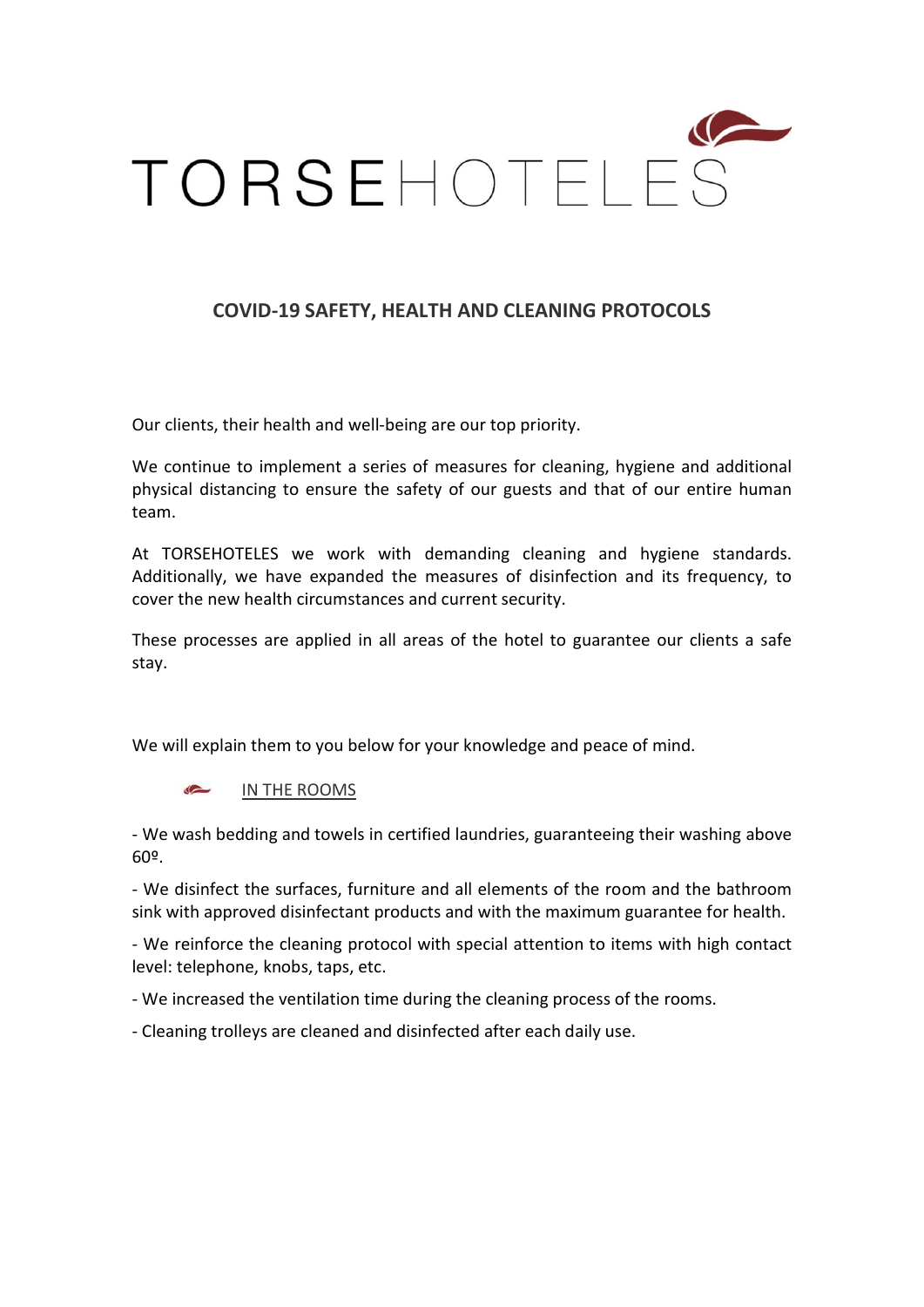

- We carry out a continuous cleaning of the elements, devices, surfaces and furniture that can be in contact with our customers.

- We disinfect all room cards to provide them fully sanitized.

- We implement new security and physical distance elements:

- Methacrylate screen on the counter.
- Distance marks between clients and with reception staff.
- Placement of a special key collection box that avoids contact between persons.

- We inform of the conditions of service and prevention measures established requesting an explicit acceptance from the client.

- Information measures applied:

\* Information board with hygienic sanitary measures.

 Digitized information about the hotel's services and hours, as well as other information of interest in the destination through QR codes, which will be in visible places for your consultation.

 $\rightarrow$ IN RESTAURANT AND BAR

- Breakfast, lunch and dinner: customers can enjoy show-cooking and buffet, we will offer this service complying with the protocols established for use by the Valencian Community Healt and Public Health Department. Depending on the occupation, the capacity will be managed in shifts.

- Children under the age of 12 must remain at their assigned table. To choose the buffet products must always be accompanied by an adult.

- Both hotel staff and customers must wear masks inside the restaurant, except when consuming.

- They will be able to consult the letters through QR codes, which will be in visible places for their information.

- We carry out continuous cleaning and disinfection of the surfaces and furniture that they can be in contact with our clients. As well as, the ventilation of the spaces to ensure air renewal.

- We rearrange the furniture in the restaurant, bar and terrace areas to comply with the recommended physical distances, ensuring a physical distance between the tables in accordance with current regulations.